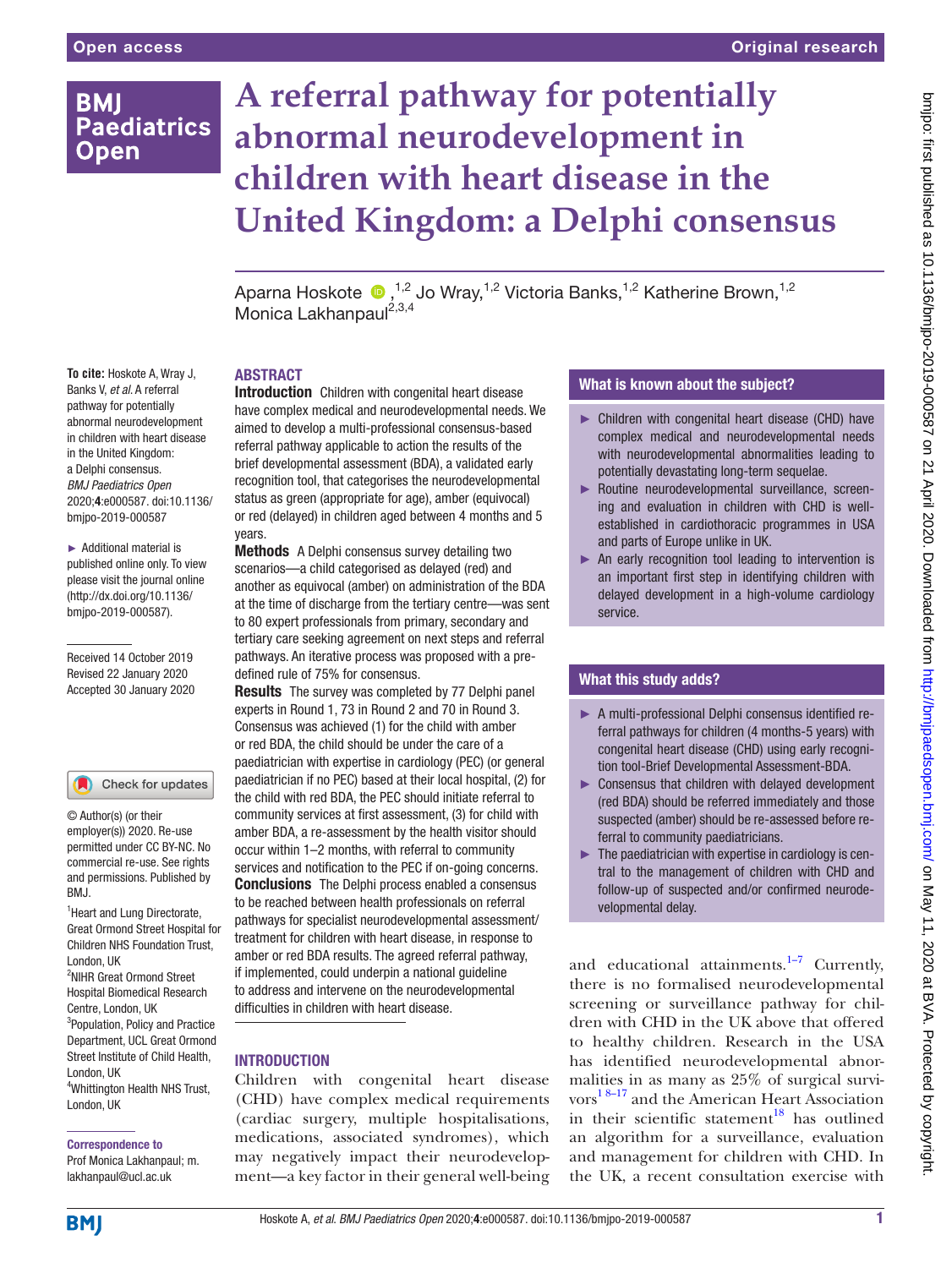clinicians from primary, secondary and tertiary care and lay stakeholders as part of the National Institute for Health Research (NIHR)-funded paediatric cardiac morbidity surgery study<sup>[19](#page-8-2)</sup> ranked neurodevelopmental problems as the number one complication concern for those undergoing intervention for  $\rm CHD$ .<sup>[20](#page-8-3)</sup> Our research indicates that there are gaps in the follow-up of children with CHD with developmental difficulties.<sup>21</sup> While there are many screening tools, all require specialised personnel, are time-consuming, expensive and undeliverable on a wide-scale in a resource-constrained nationalised health service (NHS). Hence, within the context of this NIHR study, an innovative, easy to administer 'early recognition tool'—brief developmental assessment (BDA)—was developed and validated in 971 children aged 4months–5 years in three paediatric tertiary cardiac centres in London, UK.<sup>22 23</sup> The BDA covers different age bands (17–34.9 weeks, 35–60 weeks, 15months–2.9 years, 3.0–4.9 years) accounting for different stages of child development and covers domains of gross motor skills, fine motor skills, daily living skills, communication, socialisation and general understanding. The BDA allows categorisation of a child's current neurodevelopment as green (appropriate for age), red (delayed) or amber (equivocal) to help direct care through early recognition, enabling children with concerns to be referred for specialist assessment/treatment. The ultimate goal is for the BDA to be used in the NHS by practitioners who are not neurodevelopmental specialists, as resources do not exist for specialist assessments to be carried out on every child with CHD.

#### Aim and objectives of the Delphi survey

The aim was to develop a multi-professional consensusbased protocol for actions on the application of the BDA in age groups (from 4 months to 5 years) in children with CHD in the UK. The main objectives were to (1) recruit a multidisciplinary group of health professionals from primary, secondary and tertiary healthcare caring for children with CHD and (2) seek agreement on referral pathways for managing a child with amber or red BDA result to maximise effectiveness of the BDA tool.

#### **METHODS**

#### Recruitment and selection of the Delphi panel

We identified a multidisciplinary group of primary, secondary and tertiary healthcare professionals within the CHD networks in the UK, comprising of paediatric cardiologists, paediatric neurologists, paediatric neurodisability professionals, paediatricians with expertise in cardiology (PEC), general paediatricians, community paediatric nurses, community paediatricians, health visitors (HVs), cardiac nurse specialists, advanced nurse practitioner/nurse consultant, general practitioners (GP) and parent representatives. To ensure an adequate knowledge base, those who had been in their role for at least 2 years were invited by email giving information on the BDA and

requesting participation in the Delphi panel. Those who formally agreed were sent the Delphi survey. The regions identified were London, East of England, South East, North East, East Midlands, West Midlands, South West of England, Yorkshire and Humber, Wales, Scotland, Northern Ireland and North West of England. The Delphi Consensus Survey was registered as a service improvement project and ethical approval was not required.

#### Study design for Delphi consensus survey

The survey was designed using SurveyMonkey software containing two scenarios, each presenting a BDA result for a child with CHD aged between 4months and 5 years at discharge from the tertiary centre. This age bracket has been chosen as the BDA was validated in this age group.<sup>23</sup> Alongside each scenario, respondents were sent a relevant example of the BDA along with standard information to be shared with all relevant health professionals. Scenario 1 described a child with amber BDA admitted to the tertiary centre for an intervention (surgery or catheter treatment), who is found to have *developmental concerns on the BDA* (score of amber=not fulfilling some of the milestones based on population norms, equivocal result). Scenario 2 described a child with red BDA admitted to the tertiary centre for an intervention (surgery or catheter treatment), who is found to have *developmental concerns on the BDA* (score of red=lagging behind the milestones based on population norms). The survey consisting of a mix of open questions with free-text response and specific closed questions on the two scenarios was electronically sent with a unique web link to participating professionals, who were asked to rate responses on a Likert scale: strongly disagree=1, disagree=2, moderately disagree=3, mildly disagree=4, undecided/don't know=5, mildly agree=6, moderately agree=7, agree=8, strongly agree=9. Non-responders would be sent reminder emails to complete the survey.

#### Development process of the Delphi survey

A 4-step process was followed in the development of the Delphi survey. A core team—AH, KB, JW—developed the Delphi survey based on findings from two previously published studies in which the BDA was developed $^{22}$  and then validated $^{23}$  (funded by NIHR Health Services and Delivery Research). This draft survey was refined by the fourth author—ML. Following this, the Delphi survey and the proposed methodology were reviewed by an independent expert on Delphi methodology, which led to further refinements. The final step was pilot use of the survey with two paediatricians, leading to further minor modification based on their feedback.

#### Data analysis

The results were grouped as: agree—if the level of agreement was 7, 8, 9; middle ground—if the level of agreement was 4, 5, or 6; and disagree—if the level of disagreement was 1, 2 or 3 to facilitate identification of areas of agreement or disagreement or middle ground with the main goal of reaching a consensus. This methodology has been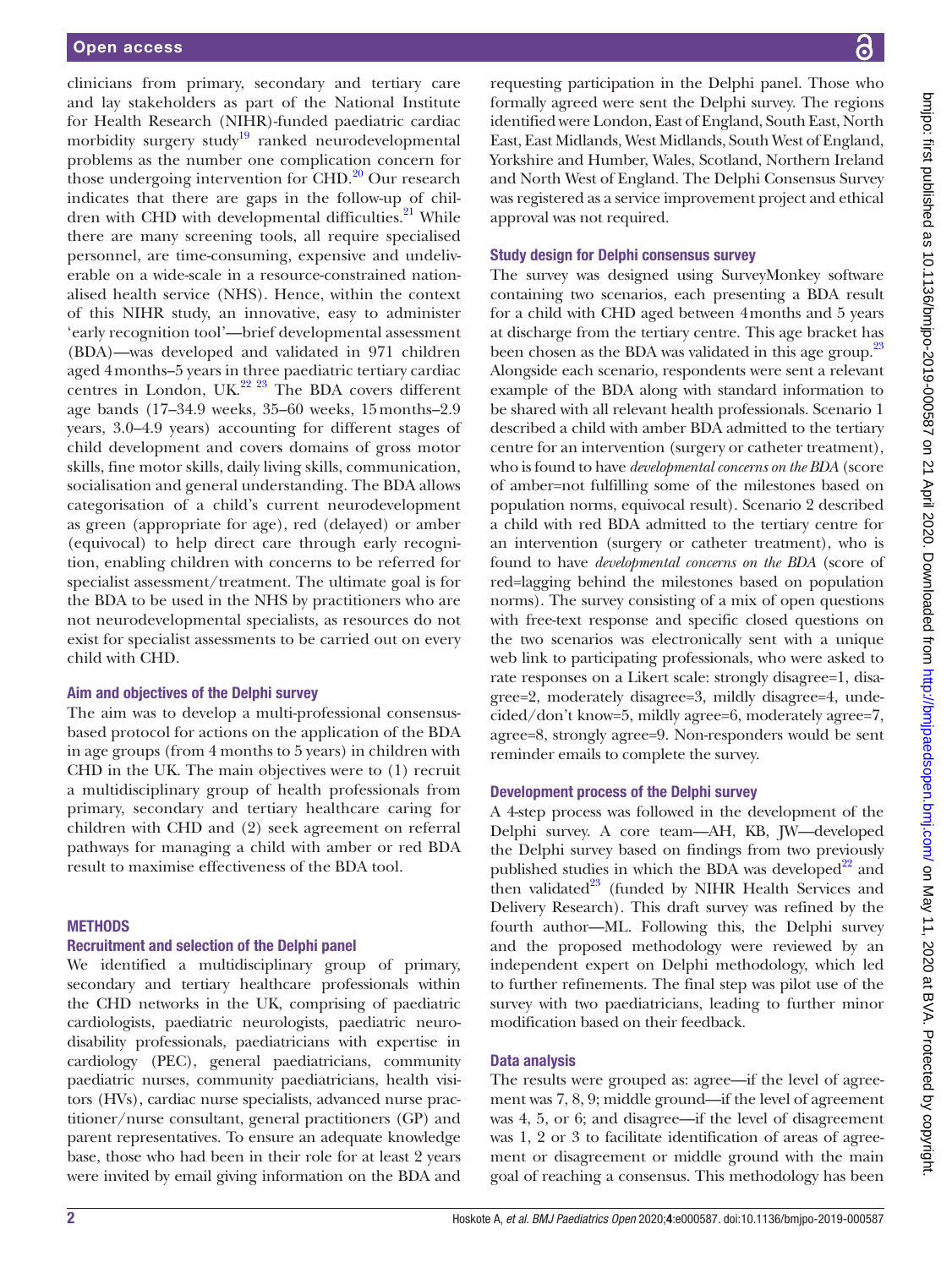bmipo: first published as 10.1136/bmipo-2019-000587 on 21 April 2020. Downloaded from http://bmipaedsopen.bmj.com/ on May 11, 2020 at BVA. Protected by copyright. on May 11, 2020 at BVA. Protected by copyright. <http://bmjpaedsopen.bmj.com/> bmjpo: first published as 10.1136/bmjpo-2019-000587 on 21 April 2020. Downloaded from

well described in several widely used paediatric guidelines in the UK $^{24-26}$  Free-text responses were categorised and analysed as follows: in line with the Delphi methodology, $27$ three of the authors—AH, KB, JW—independently looked at all of the comments and identified the key themes. These themes were then discussed by the authors, and were then collated, summarised and synthesised to inform the next round of questions. Comments from the participants were also used to provide additional context for the findings.

#### Definition of consensus

We established an a priori criterion of 75% approval to define consensus—75% of the panellists selecting 7, 8 or 9 of the 9-point Likert scale. Any questions or statements with (1) clear disagreement or (2) middle ground (no clear agreement or disagreement) would be revised and re-sent on a subsequent Delphi round until consensus was reached. The results would be sent with each iterative round.

In accordance with current national healthcare provisions, we stated a presumption that there would be a PEC in most district general hospitals, and if not, the default would be a general paediatrician. We also presumed that children<5 years of age will have a HV in their local community.

#### Patient and public involvement

Lay stakeholders including parents were consulted along with clinicians from primary, secondary and tertiary care as part of the National Institute for Health Researchfunded paediatric cardiac morbidity surgery study<sup>19</sup> and they ranked neurodevelopmental problems as the

number one complication concern for those undergoing intervention for congenital heart disease<sup>20</sup>. Parent representatives and other stakeholders have been involved with the design, conduct and dissemination at every stage of the project.

# **RESULTS**

Of the 164 invited professionals across the UK, 87 (53%) agreed to participate [\(table](#page-2-0) 1). The geographical distribution was weighted towards South East of England [\(table](#page-3-0) 2). There were no differences in professional background or geographical location between participants and non-participants. All panellists were experienced with >5 years of experience in their specialty, at the time of completing the survey, 53 (66%) had been in the role within their current organisation for >5 years, while the rest were in the role for 2–5 years.

#### Round 1

(online [Supplementary material\)](https://dx.doi.org/10.1136/bmjpo-2019-000587)The results of Round 1 are outlined in [table](#page-4-0) 3. The respondents supported their choice by giving open text comments. Selected pertinent comments and themes that emerged were as follows:

Amber BDA scenario: (1) the tertiary cardiac team who has administered and identified the amber BDA will be aware of the child's GP and PEC, but will not be familiar with the community paediatric services in the child's local area, (2) the GP needs to be the health professional initiating new referrals, because referrals may not be accepted if made by one consultant to another (ie, bypassing the GP), (3) the PEC or general paediatrician may not be

<span id="page-2-0"></span>

| Professionals who participated in the Delphi consensus rounds<br><b>Table 1</b> |                |          |                                         |                                       |                                       |
|---------------------------------------------------------------------------------|----------------|----------|-----------------------------------------|---------------------------------------|---------------------------------------|
| <b>Specialty</b>                                                                | <b>Invited</b> | Accepted | <b>Completed</b><br>round 1<br>$n = 77$ | <b>Completed</b><br>round 2<br>$n=73$ | <b>Completed</b><br>round 3<br>$n=70$ |
| Tertiary care professionals n=32*                                               |                |          |                                         |                                       |                                       |
| Paediatric cardiologist                                                         | 20             | 12       | 9(75)                                   | 9(75)                                 | 8(66)                                 |
| Clinical nurse specialist                                                       | 28             | 12       | 12 (100)                                | 9(75)                                 | 9(75)                                 |
| Advanced nurse practitioner/nurse consultant                                    | 5              | 4        | 4(100)                                  | 4(100)                                | 4(100)                                |
| Paediatric neurologist                                                          | 8              | 4        | 4(100)                                  | 4(100)                                | 4(100)                                |
| Secondary care professionals n=25*                                              |                |          |                                         |                                       |                                       |
| Paediatric neurodisability                                                      | 14             | 8        | 8(100)                                  | 8(100)                                | 8(100)                                |
| Paediatrician with expertise in cardiology                                      | 15             | 11       | 11 (100)                                | 11 (100)                              | 11 (100)                              |
| General paediatrician                                                           | 15             | 6        | 5(83)                                   | 4(66)                                 | 3(50)                                 |
| Primary care professionals (n=24)*                                              |                |          |                                         |                                       |                                       |
| Community paediatric nurse                                                      | 5              | 3        | 3(100)                                  | 3(100)                                | 3(100)                                |
| Community paediatrician                                                         | 22             | 12       | 11 (92)                                 | 11 (92)                               | 11 (92)                               |
| <b>Health visitor</b>                                                           | 9              | 4        | 3(75)                                   | 3(75)                                 | 2(50)                                 |
| General practitioner                                                            | 12             | 5        | 3(60)                                   | 3(60)                                 | 3(60)                                 |
| Parent representatives n=6*                                                     |                |          |                                         |                                       |                                       |
| Parent representatives                                                          | 11             | 6        | 4(67)                                   | 4(67)                                 | 4(67)                                 |

\*Total number who accepted the invitation to join the Delphi panel.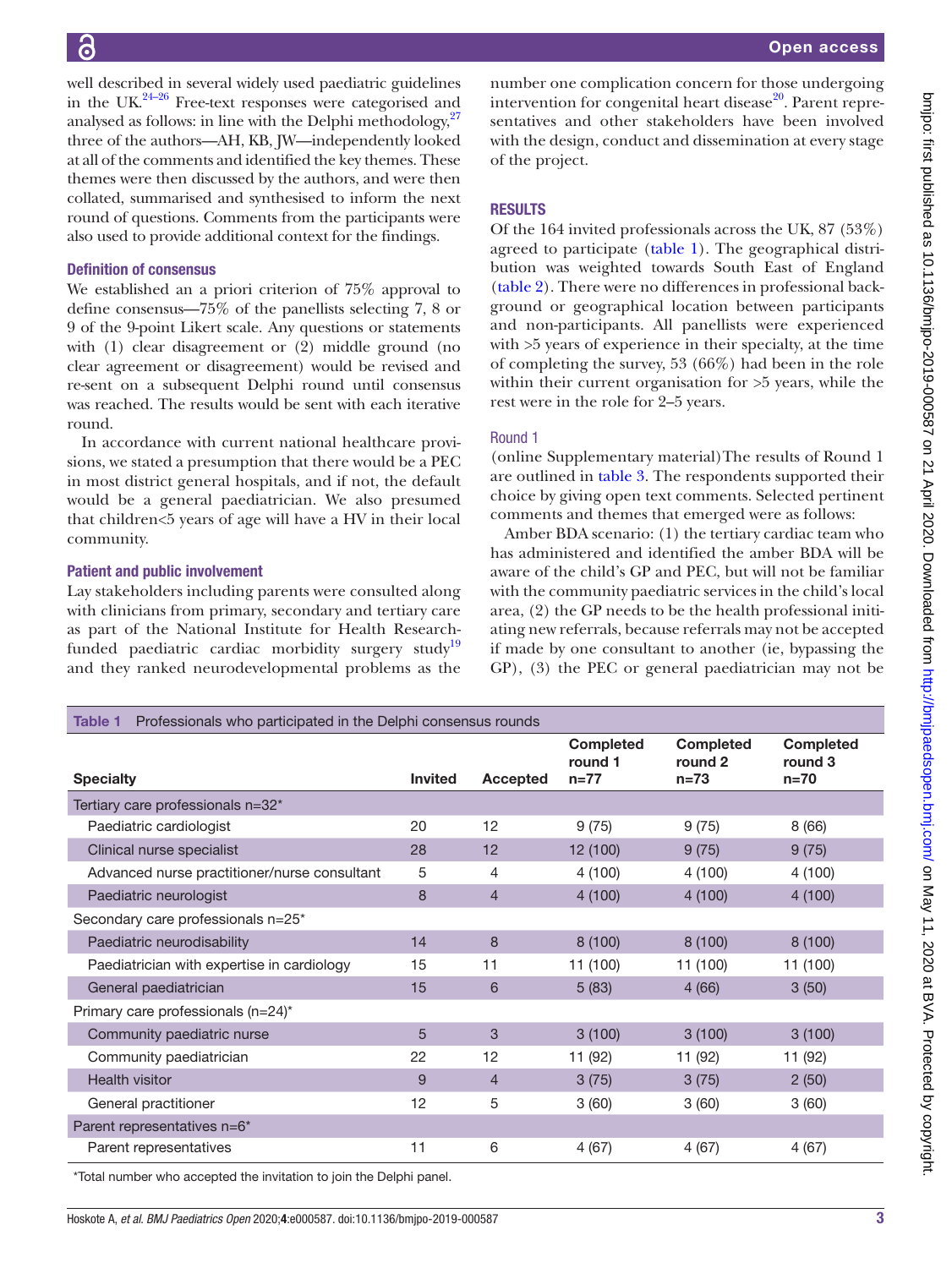#### <span id="page-3-0"></span>Table 2 Distribution of Delphi panel experts

| <b>Region</b>        | <b>Number of Delphi</b><br>panellists |
|----------------------|---------------------------------------|
| London               | 29                                    |
| East of England      | 10                                    |
| South East           | 12                                    |
| North East           | 2                                     |
| East Midlands        | 3                                     |
| West Midlands        | 6                                     |
| South West           | 5                                     |
| Yorkshire and Humber | 1                                     |
| Wales                | $\overline{2}$                        |
| Scotland             | 4                                     |
| Northern Ireland     | 1                                     |
| North West           | 2                                     |
| <b>Total</b>         | 77                                    |

equipped to assess child development and hence undertake re-assessment, and (4) there were contradictory comments about the HV skills (positive from secondary/ primary care) and comments that cardiac professionals may have limited understanding of the HV service.

Red BDA scenario: there was no consensus on which health professional should be undertaking the referral to the community paediatrician which necessitated a second Delphi round. Respondents cautioned against referral delays and suggested that 'it did not matter who made the referral as long as it happened' [online supple](https://dx.doi.org/10.1136/bmjpo-2019-000587)[mentary material.](https://dx.doi.org/10.1136/bmjpo-2019-000587)

# Round 2

The results of Round 2 are outlined in [table](#page-5-0) 4. For amber BDA scenario: the required level of consensus of 75% was not reached on (1) referral by HV to PEC and (2) whether the child should be re-assessed before referral to the community paediatrician, resulting in a third Delphi round.

For red BDA scenario: the panel agreed that referral with red BDA result should be made by the PEC to the community paediatrician (82%). The Delphi panellists commented that (1) there should be robust communication between primary, secondary and tertiary professionals, (2) delays in referral communication and multiple referral/appointments should be avoided and (3) referral to community services should be prompt [online supplementary material](https://dx.doi.org/10.1136/bmjpo-2019-000587).

# Round 3

For amber BDA scenario, the panel agreed that if the HV had concerns in the 1–2month assessment after discharge from the tertiary centre, the HV should refer to the community paediatrician (with notification to the PEC); however, only 73% of the panel agreed that the child should be re-assessed by the HV 1–2 months after

discharge [\(table](#page-5-0) 4). On analysing the free text comments, it appears that the response was influenced by the perception that (1) there is significant variation in HV service within the UK, (2) HV service is overburdened and (3) children who have started school (at 4 years) may no longer be under HV in some areas. Of note, all the HVs/GPs in the panel agreed that re-assessment should be undertaken by the HV [online supplementary material.](https://dx.doi.org/10.1136/bmjpo-2019-000587)

The results from 3 Delphi rounds are summarised in [table](#page-6-0) 5.

# **DISCUSSION**

Neurodevelopmental difficulties can potentially be the most devastating long-term sequelae for children with  $CHD<sup>28-30</sup>$  and as the number of survivors with complex cardiac conditions increase, there is a growing demand for these children to have adequate support within the wider healthcare system. Routine formal neurodevelopmental testing can be difficult to enforce within the constraints of the NHS. The validated BDA would theoretically function as an early recognition tool to sign-post those children with CHD who have neurodevelopmental problems. However, implementation of such a tool serves no useful purpose unless intervention and referral pathways are established. Using the Delphi consensus process with iterative rounds and feedback loops, with a panel comprising experts from primary, secondary and tertiary care within different parts of the UK, our study showed that consensus on referral patterns can be established for children with CHD who have been identified to have neurodevelopmental concerns by the BDA.

# **Consensus**

The Delphi expert panel reached consensus that: children with either amber or red BDA should be under the care of the PEC and referred at the time of discharge from the tertiary centre by the child's primary cardiologist with results shared with the GP, HV, cardiologist and other relevant health professionals ([figure](#page-7-0) 1). Children with a red BDA should be referred to a community paediatrician and local child development team (if not already under one) at the time of the assessment to minimise any delay. Children with an amber BDA should have a re-assessment by the local HV 1–2 months after discharge and be referred to the community paediatrician if there are persisting concerns, with a notification to the PEC. The PEC or designated paediatrician at the local hospital and the HV (in the case of younger babies and toddlers) were identified as the key health professionals in an ideal position to link up a child with CHD with developmental problems and their local child development team. In addition, the PEC was identified as an important link with the tertiary cardiac centre. Of note, the Delphi responses did not support a new referral to the PEC/paediatrician coming from the specialist nursing team in the tertiary hospitals.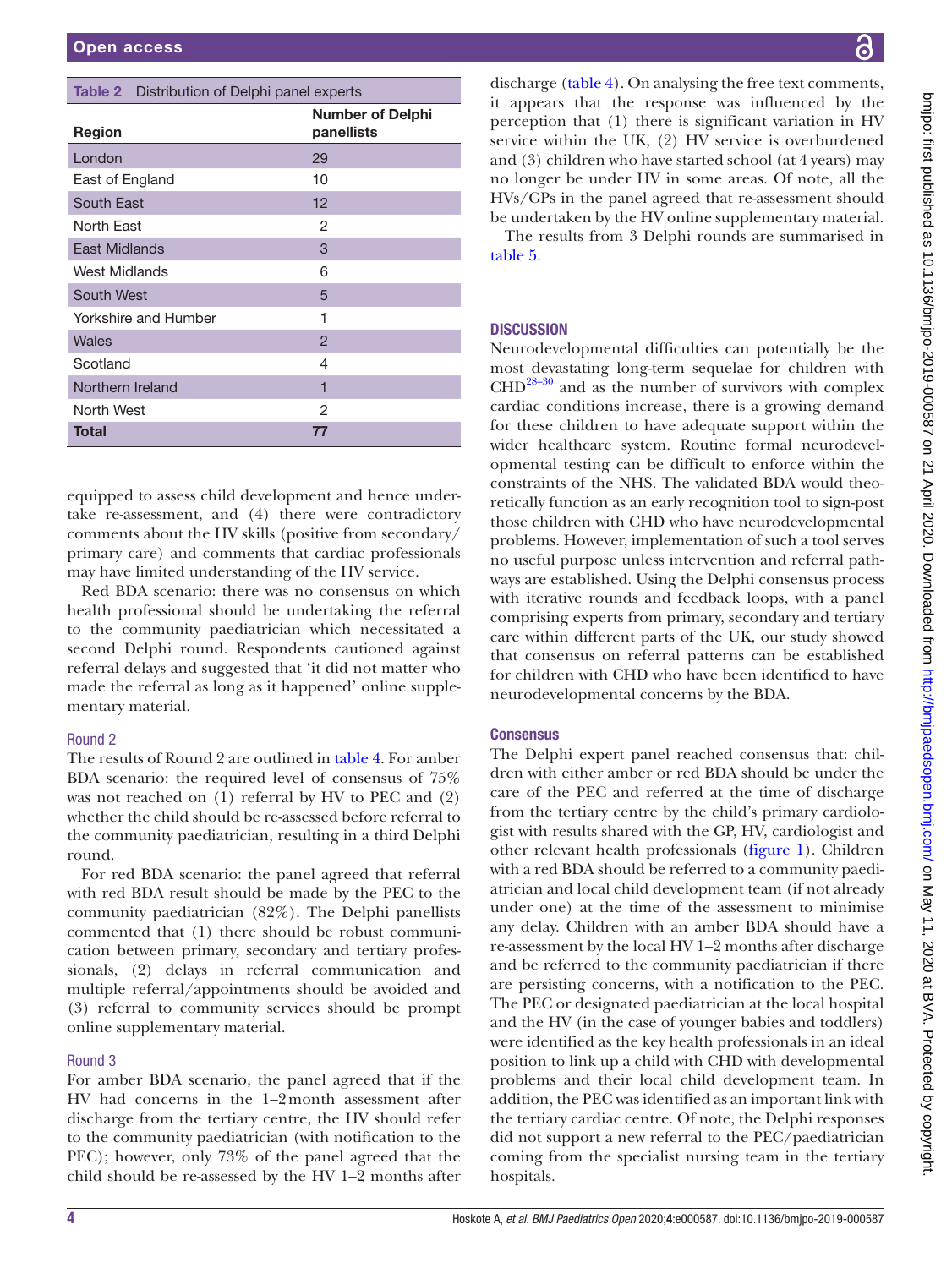<span id="page-4-0"></span>

| Delphi consensus survey-results from round 1<br>Table 3                                                                                                                                                                                                         |         |                    |                           |
|-----------------------------------------------------------------------------------------------------------------------------------------------------------------------------------------------------------------------------------------------------------------|---------|--------------------|---------------------------|
| Round 1                                                                                                                                                                                                                                                         | % agree | % middle<br>ground | $\frac{0}{0}$<br>disagree |
| Q5. All children with CHD and amber BDA should be under the care of a (general paediatrician 75<br>if no PEC) based at their local hospital.                                                                                                                    |         | 16                 | 9                         |
| Q6. If a child with CHD and amber BDA is not under the care of a PEC it is the responsibility of 79<br>the child's paediatric cardiologist to refer the child to a PEC*(local general paediatrician if no<br>PEC).                                              |         | 12                 | 9                         |
| Q7. If a child with CHD and amber BDA is not under the care of a (local general paediatrician<br>if no PEC), then a referral from the tertiary hospital under a specialist nursing team to a PEC/<br>general paediatrician is acceptable.                       | 60      | 25                 | 16                        |
| Q8. The request for referral should have clinical details and the BDA assessment.                                                                                                                                                                               | 87      | 6                  | 6                         |
| Q9. The complete results of the amber BDA should be shared with the child's PEC*(local<br>general paediatrician).                                                                                                                                               | 91      | 6                  | 3                         |
| Q10. The complete results of the amber BDA should be shared with the child's GP.                                                                                                                                                                                | 91      | 5                  | 4                         |
| Q11. The complete results of the amber BDA should be shared with the child's HV.                                                                                                                                                                                | 84      | 10                 | 5                         |
| Q12. All children with CHD and an amber BDA at the point of discharge following cardiac<br>intervention should be re-assessed (in terms of development and general health) after a period<br>of time by the PEC*(local general paediatrician).                  | 65      | 21                 | 14                        |
| Q13. All children with congenital heart disease and an amber BDA at the point of discharge<br>following cardiac intervention should be re-assessed after a defined period of time by the<br>child's HV.                                                         | 71      | 18                 | 10                        |
| Q14. All children with congenital heart disease and an amber BDA at the point of discharge<br>following cardiac intervention should be re-assessed after a defined period of time by the<br>child's GP.                                                         | 35      | 43                 | 22                        |
| Q15. Referral of children with CHD and amber BDA (not already under local health services) to 64<br>community paediatrician should be undertaken at the point of first assessment when an amber<br>BDA is detected at discharge following cardiac intervention. |         | 22                 | 14                        |
| Q16. Referral of children with CHD and amber BDA (not under local health services) to<br>PEC*(local general paediatrician) should be undertaken at the point of first assessment when<br>an amber BDA is detected at discharge following cardiac intervention.  | 70      | 18                 | 12                        |
| Q17. Children with CHD and amber BDA should be re-assessed after a defined period and<br>then referred to a community paediatrician if there is on-going concern.                                                                                               | 70      | 18                 | 12                        |
| Q18. Referral of children with CHD and amber BDA to a community paediatrician should be<br>undertaken by the PEC*(local general paediatrician if no PEC).                                                                                                       | 69      | 21                 | 10                        |
| Q19. Referral of children with CHD and amber BDA to a community paediatrician should be<br>undertaken by the child's HV.                                                                                                                                        | 40      | 35                 | 25                        |
| Q20. Referral of children with CHD and amber BDA to a community paediatrician should be<br>undertaken by the tertiary paediatric cardiac team.                                                                                                                  | 48      | 29                 | 23                        |
| Q21. All children with CHD and red BDA should be under the care of a PEC <sup>*</sup> (local general<br>paediatrician if no PEC) based at their local hospital.                                                                                                 | 77      | 17                 | 6                         |
| Q22. If a child with CHD and red BDA is not under the care of a PEC* (local general<br>paediatrician if no PEC), it is the responsibility of the child's paediatric cardiologist to refer the<br>child to a PEC* (local general paediatrician if no PEC).       | 79      | 17                 | 4                         |
| Q23. If a child with CHD and red BDA is not under the care of a PEC* (local general<br>paediatrician), then a referral from the tertiary hospital specialist nursing team to a PEC*(local<br>general paediatrician) is acceptable.                              | 55      | 29                 | 17                        |
| Q24. The complete results of the red BDA should be shared with the child's PEC* (local<br>general paediatrician if no PEC).                                                                                                                                     | 94      | 5                  | 1                         |
| Q25. The complete results of the red BDA should be shared with the child's GP.                                                                                                                                                                                  | 91      | 8                  | $\mathbf{1}$              |
| Q26. The complete results of the red BDA should be shared with the child's HV.                                                                                                                                                                                  | 92      | 6                  | 1                         |
| Q27. The complete results of the red BDA should be shared with other relevant health<br>professionals involved with the child such as neurologist, child development clinic, and<br>geneticist.                                                                 | 95      | 4                  | 1                         |
| Q28. All children with CHD and red BDA should be under the care of a community<br>paediatrician and local child development team.                                                                                                                               | 91      | 6                  | 3                         |

**Continued** 

on May 11, 2020 at BVA. Protected by copyright. <http://bmjpaedsopen.bmj.com/> bmjpo: first published as 10.1136/bmjpo-2019-000587 on 21 April 2020. Downloaded from

bmjpo: first published as 10.1136/bmjpo-2019-000587 on 21 April 2020. Downloaded from http://bmjpaedsopen.bmj.com/ on May 11, 2020 at BVA. Protected by copyright.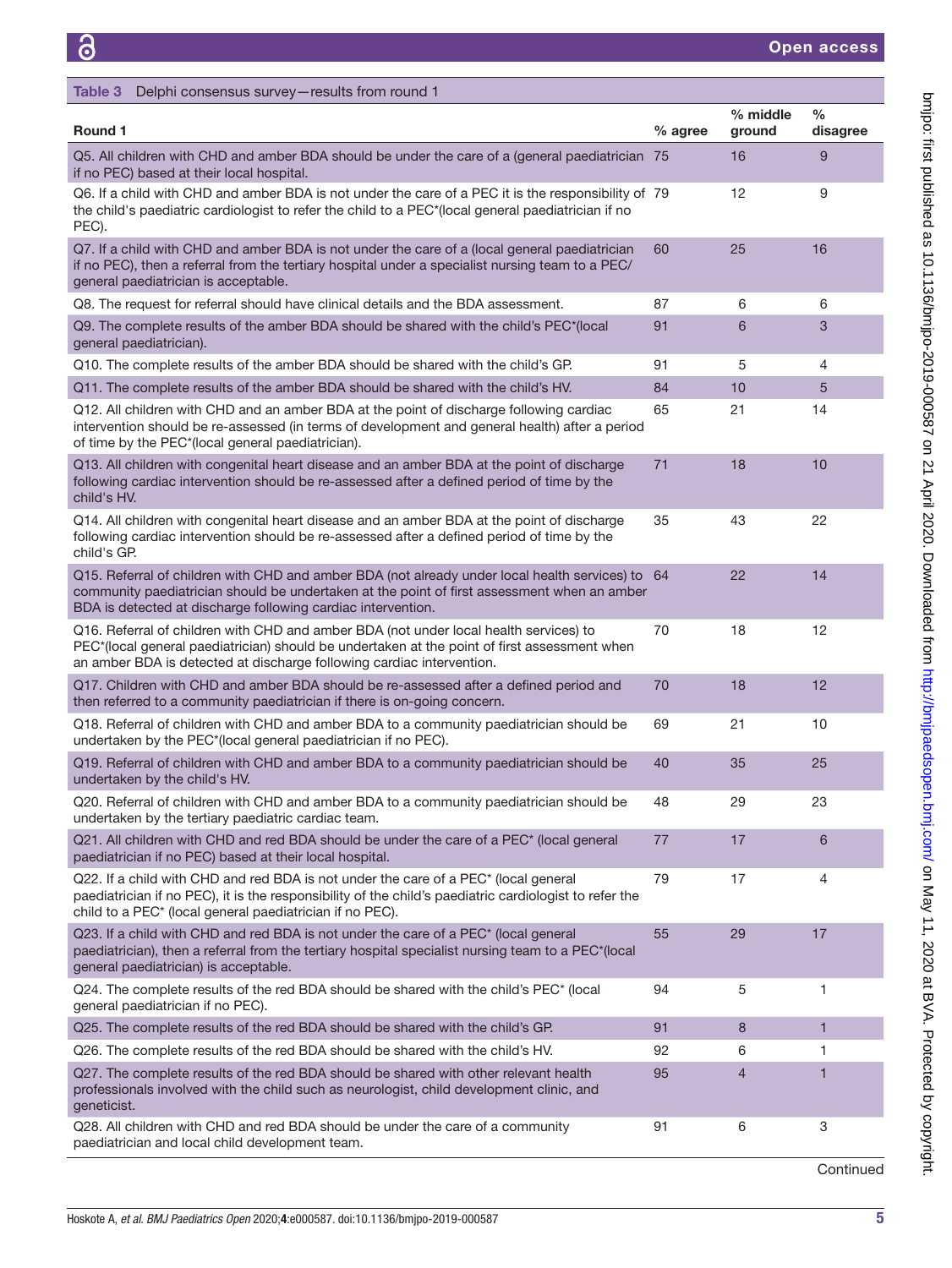| Table 3<br>Continued                                                                                                                                                                                                                                       |           |                      |                           |
|------------------------------------------------------------------------------------------------------------------------------------------------------------------------------------------------------------------------------------------------------------|-----------|----------------------|---------------------------|
| Round 1                                                                                                                                                                                                                                                    | $%$ agree | $%$ middle<br>ground | $\frac{0}{0}$<br>disagree |
| Q29. Referral of children with CHD and red BDA to a community paediatrician should be<br>undertaken at the point of first assessment where an abnormal BDA is recorded at discharge<br>following cardiac intervention (if child is not already under one). | 81        | 16                   | 4                         |
| Q30. Referral of children with CHD and red BDA to a community paediatrician should be<br>undertaken if there is on-going concern after a period of re-assessment by the child's<br>PEC*(local general paediatrician if no PEC).                            | 64        | 21                   | 16                        |
| Q31. Referral of children with CHD and red BDA to a community paediatrician should be<br>undertaken by the child's *(local general paediatrician if no PEC).                                                                                               | 73        | 21                   | 6                         |
| Q32. Referral of children with CHD and red BDA to a community paediatrician should be<br>undertaken by the child's HV.                                                                                                                                     | 43        | 31                   | 26                        |
| Q33. Referral of children with CHD and red BDA to a community paediatrician should be<br>undertaken by the child's GP                                                                                                                                      | 39        | 32                   | 29                        |
| Q34. Referral of children with CHD and red BDA to a community paediatrician should be<br>undertaken by the child's paediatric cardiac team                                                                                                                 | 69        | 19                   | 12                        |

The results from responses were coded as: agree—if the level of agreement was 7, 8 or 9; middle ground—if the level of agreement was 4, 5 or 6; and disagree—if the level of disagreement was 1, 2 or 3.

BDA, brief developmental assessment; CHD, congenital heart disease; GP, general practitioner; HV, health visitor; PEC, paediatricians with expertise in cardiology.

# Healthcare across sectors

As a background to this consensus process, it is important to acknowledge the current care provision relevant to developmental needs for children with CHD, although this can be highly variable.

Tertiary care: Children with CHD are always under a cardiologist and a cardiac specialist nursing team, who may not necessarily have 'general paediatric' and 'child development' expertise but assess the child at critical time points particularly in early infancy. The BDA is intended for use as an early recognition tool for child neurodevelopment in this setting.

Secondary care: Within the setting of a non-specialist hospital, children with CHD are under the care of a PEC. In a small number of hospitals where a PEC is not in post, a named paediatrician will have designated responsibility

<span id="page-5-0"></span>

| Delphi consensus survey-results from rounds 2 and 3<br>Table 4                                                                                                                                                            |           |                 |                |
|---------------------------------------------------------------------------------------------------------------------------------------------------------------------------------------------------------------------------|-----------|-----------------|----------------|
|                                                                                                                                                                                                                           | $%$ agree | % middle ground | % disagree     |
| <b>Round 2</b>                                                                                                                                                                                                            |           |                 |                |
| Q1. At first assessment when identified to have an amber BDA, the child with CHD (if<br>not already under local services) should be referred by the tertiary cardiologist to PEC<br>(general paediatrician if no PEC).    | 77        | 8               | 14             |
| Q2. Any on-going developmental concerns after discharge from tertiary cardiac centre 72<br>if noted by HV should be referred to PEC (general paediatrician if no PEC at local<br>hospital).                               |           | 10              | 18             |
| Q3. The child with amber BDA should be re-assessed before referral to the community 46<br>paediatrician.                                                                                                                  |           | 30              | 24             |
| Q4. If there are any on-going developmental concerns, the PEC (general paediatrician<br>where there is no nominated PEC) should refer to the community paediatrician                                                      | 86        | 11              | 3              |
| Q5. The referral to community paediatrician containing the results of the red BDA<br>should be made by the PEC (general paediatrician if no nominated PEC).                                                               | 82        | 11              | 7              |
| Round <sub>3</sub>                                                                                                                                                                                                        |           |                 |                |
| Q1. The child with amber BDA should be re-assessed by the HV 1–2 months after<br>discharge home.                                                                                                                          | 73        | 15              | 12             |
| Q2. If concerns are noted at the HV assessment 1–2 month after discharge from<br>tertiary centre, the HV should refer to the community paediatrician with a notification to<br>the PEC (general paediatrician if no PEC). | 90        | 6               | $\overline{4}$ |

The results from responses were coded as: agree—if the level of agreement was 7, 8 or 9; middle ground—if the level of agreement was 4, 5 or 6; and disagree—if the level of disagreement was 1, 2 or 3.

BDA, brief developmental assessment; CHD, congenital heart disease; HV, health visitor; PEC, paediatricians with expertise in cardiology.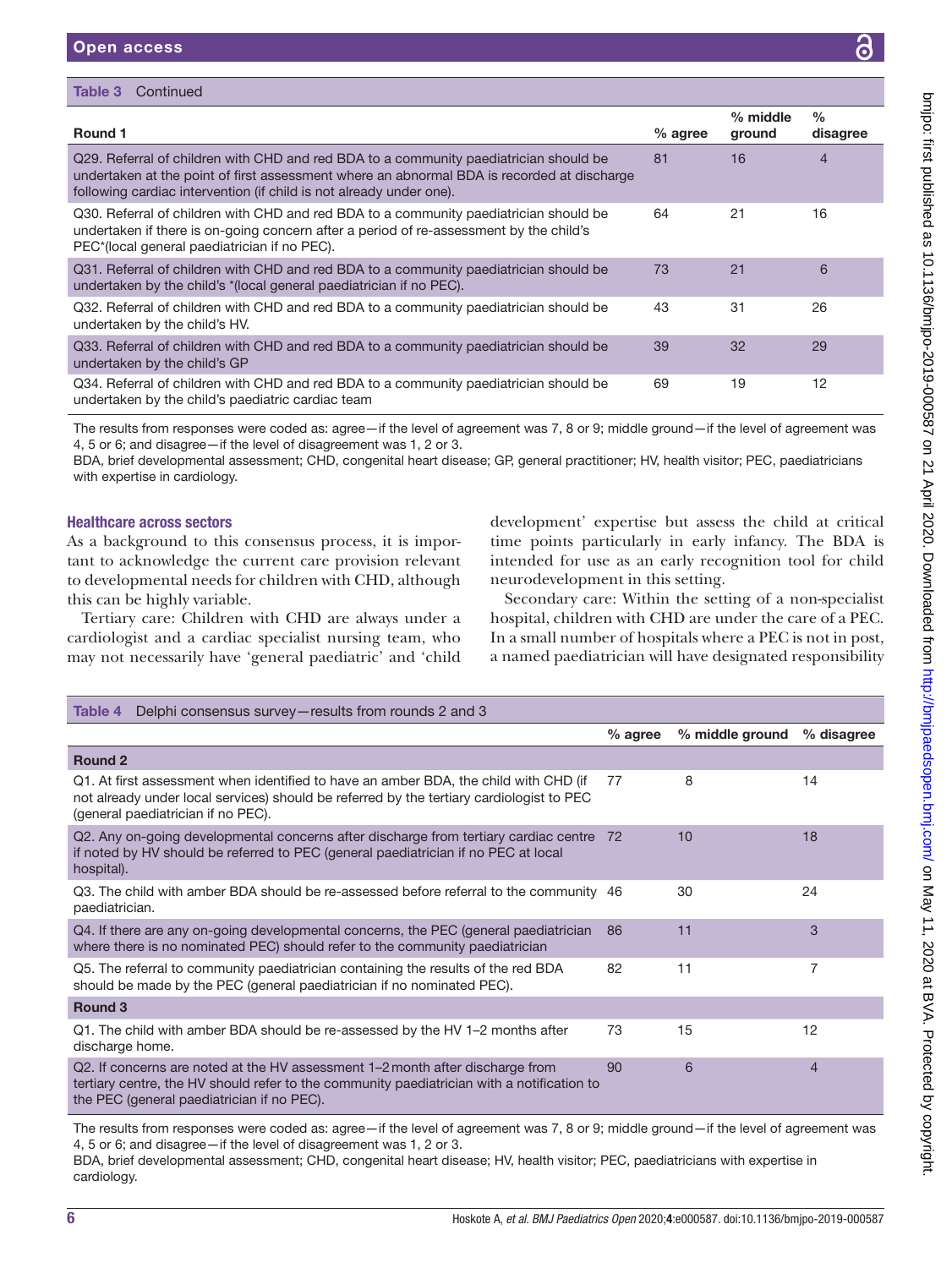<span id="page-6-0"></span>

| Table 5<br>Delphi consensus survey-summary of results from rounds 1, 2 and 3 |                                                                                                                                                                                                                                                                                                                                                                                                                                                                         |                                                                                                                                                                                                                                                                                    |  |
|------------------------------------------------------------------------------|-------------------------------------------------------------------------------------------------------------------------------------------------------------------------------------------------------------------------------------------------------------------------------------------------------------------------------------------------------------------------------------------------------------------------------------------------------------------------|------------------------------------------------------------------------------------------------------------------------------------------------------------------------------------------------------------------------------------------------------------------------------------|--|
|                                                                              | <b>Amber BDA</b>                                                                                                                                                                                                                                                                                                                                                                                                                                                        | <b>Red BDA</b>                                                                                                                                                                                                                                                                     |  |
| Round 1                                                                      |                                                                                                                                                                                                                                                                                                                                                                                                                                                                         |                                                                                                                                                                                                                                                                                    |  |
| 75% consensus<br>achieved                                                    | 1. The amber BDA result should be shared with the<br>GP, HV, PEC and other relevant health professionals<br>$(91\%)$ .<br>2. Child should be under PEC at local hospital (75%).<br>3. It is the responsibility of the child's paediatric<br>cardiologist in the tertiary centre to refer the child to a 3. Referral to a community paediatrician<br>PEC (79%).                                                                                                          | 1. The red BDA result should be shared with<br>the GP, HV, PEC and other relevant health<br>professionals (90%).<br>2. Child should be under community<br>paediatrician (91%).<br>should be undertaken at the point of<br>first assessment when abnormal BDA is<br>recorded (81%). |  |
| 75% consensus not<br>achieved                                                | 1. Timing of referral and to whom: at first assessment<br>by tertiary cardiac centre to the PEC (70%) and to the<br>community paediatrician (64%).<br>2. Whether re-assessment should be undertaken before<br>referral to the community paediatrician (70%).<br>3. Which professional should undertake re-assessment:<br>HV (71%), PEC (65%) and GP (35%).<br>4. Referral to community paediatrician by whom: PEC<br>(69%), HV (40%) and tertiary cardiac centre (48%). | 1. On who should make this referral to<br>community paediatrician?-PEC (73%),<br>tertiary cardiac team (69%), HV (43%) and<br>GP (39 %).                                                                                                                                           |  |
| Round <sub>2</sub>                                                           |                                                                                                                                                                                                                                                                                                                                                                                                                                                                         |                                                                                                                                                                                                                                                                                    |  |
| 75% consensus<br>achieved                                                    | 1. Child with CHD at first assessment when identified to 1. The referral to the community paediatrician<br>have an amber BDA should be referred by the tertiary<br>cardiologist to the PEC (77%).                                                                                                                                                                                                                                                                       | containing the results of the red BDA<br>should be made by the PEC (82%).<br>2. If there are any on-going developmental<br>concerns, the PEC should refer to the<br>community paediatrician (86%).                                                                                 |  |
| 75% consensus not<br>achieved                                                | 1. Any on-going developmental concerns after<br>discharge from tertiary cardiac centre if noted by HV<br>should be referred to PEC (72%).<br>2. The child with amber BDA should be re-assessed<br>before referral to the community paediatrician (46%).                                                                                                                                                                                                                 |                                                                                                                                                                                                                                                                                    |  |
| <b>Round 3</b>                                                               |                                                                                                                                                                                                                                                                                                                                                                                                                                                                         |                                                                                                                                                                                                                                                                                    |  |
| 75% consensus<br>achieved                                                    | If the HV had concerns in the 1-2 month assessment<br>after discharge from the tertiary centre, the HV should<br>refer to the community paediatrician with a notification<br>to the $PEC - 90\%$ .                                                                                                                                                                                                                                                                      |                                                                                                                                                                                                                                                                                    |  |
| 75% consensus not<br>achieved                                                | The child with amber BDA should be re-assessed by the $-$<br>HV 1-2 months after discharge home (73%).                                                                                                                                                                                                                                                                                                                                                                  |                                                                                                                                                                                                                                                                                    |  |

BDA, brief developmental assessment; CHD, congenital heart disease; GP, general practitioner; HV, health visitor; PEC, paediatricians with expertise in cardiology.

for the paediatric needs of cardiac children. Not all cardiac children are formally under the care of a PEC or paediatrician (eg if they have never been to the local hospital); however a PEC or paediatrician with designated responsibility is available for a cardiac child should the need arise. The PEC (unlike the tertiary hospital team) will be aware of child development services available locally.

Primary and community care: all children, including those with CHD, are under a GP and at pre-school age, a HV. Both GP and HV are experienced in the referral of children with possible developmental problems to child development teams and will be cognisant of the local services. It is well known that HV services are under

pressure, with recent reports indicating that many children miss out on these visits. $31-33$  Child development teams are based within individual areas that they serve and are often linked to specific non-specialist hospitals. A child with CHD will be under the care of a child development team only if specifically referred.

# Areas where agreement was more challenging

The main area where there was lack of agreement related to the child with an amber BDA. Of note, a child with suspected developmental delays may benefit from close follow-up and re-assessment given that these are crucial to identify the need for early intervention. Early identification and timely intervention contribute significantly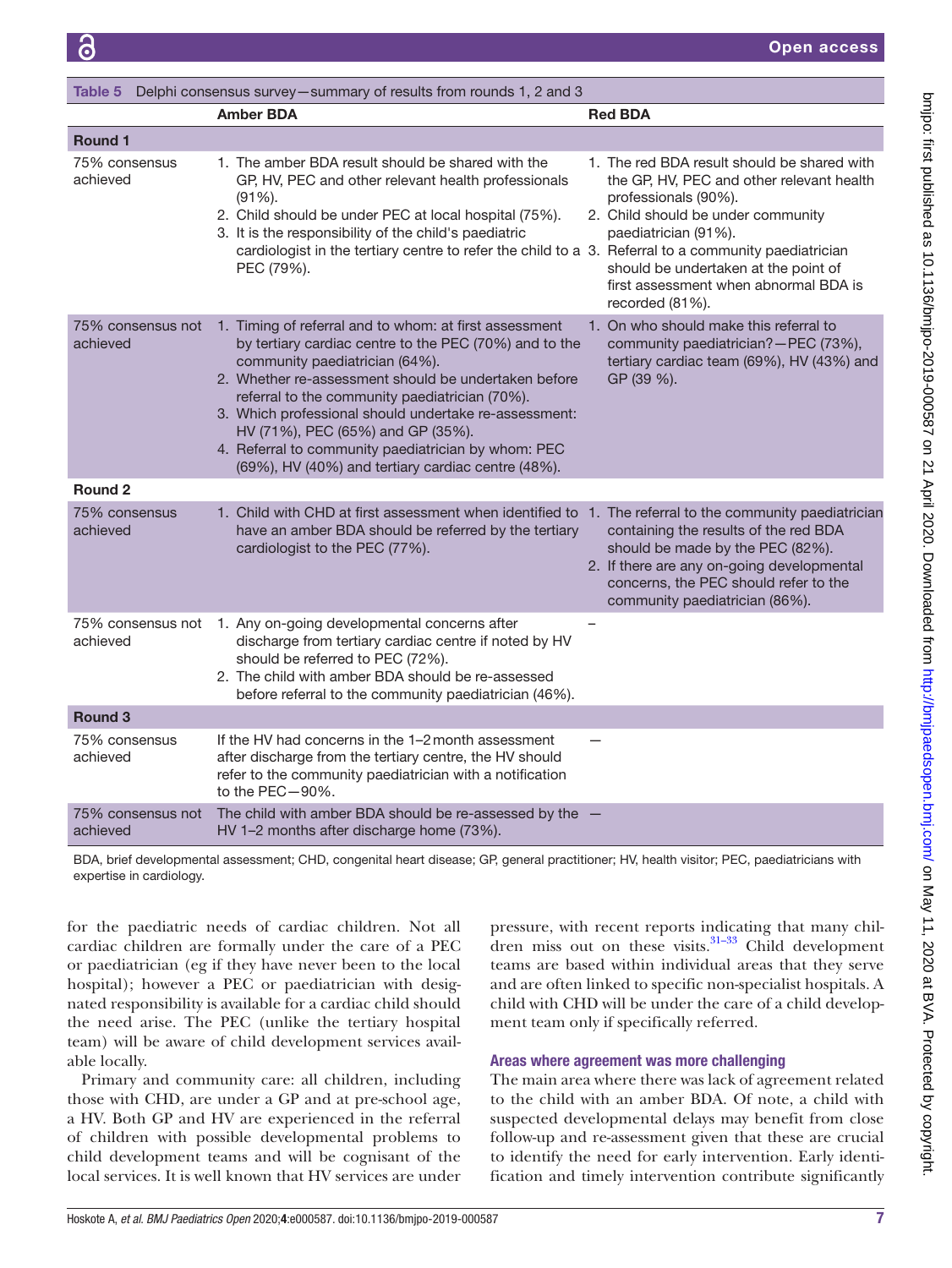



<span id="page-7-0"></span>Figure 1 Delphi consensus for referral pathway for child with heart disease who has neurodevelopmental concerns—amber or red BDA—at discharge from tertiary centre. The consensus for referral pathway for amber or red BDA agreed from the iterative rounds of the Delphi consensus process is shown in the figure. For the child with amber BDA, this may need to be locally/regionally defined and adapted to local resource availability. BDA, brief developmental assessment; GP, general practitioner; HV, health visitor; PEC, paediatricians with expertise in cardiology.

towards a child's overall adjustment and quality of life.<sup>34</sup> There was moderate support for HV re-assessment, PEC re-assessment and referral to community paediatrics if on-going concerns with the child's development, but the consensus for re-assessment by the HV fell slightly short (73%) of the required 75% level for agreement. However, despite being in the minority in the panel, all the primary care representatives (HVs included) agreed that the child with amber BDA should have a re-assessment by the HV, and this response pattern was similar to that of the secondary and tertiary professionals. While there was no agreement for a child with amber BDA to be under the care of the community paediatrician, there were also conflicting opinions over whether or not the PEC or paediatrician is equipped to assess child development and hence undertake the recommended re-assessment. This may reflect lack of clarity between health professionals from different sectors as to each others roles and skills. In addition, the initial lack of consensus about who should make the referral to the community paediatrician in the case of a child with a red BDA may reflect the lack of familiarity with the way local services operated across sectors. Furthermore, bearing in mind that there are significant regional and sub-regional variations in the delivery of healthcare, the process for the re-assessment of a child with amber BDA needs to be locally/regionally defined, and adapted to local resource availability. A particular hallmark of child development in those with CHD is that this is an issue that spans sectors and hence may fall through the gaps, and the responses

of the Delphi survey were consistent with this, although eventually reaching consensus as to responsibilities for each sector/professional group.

# Strengths and Limitations

This is the first time a consensus has been developed using the Delphi process to outline referral pathways for potentially abnormal neurodevelopment from a group of primary, secondary and tertiary care professionals looking after children with CHD. The Delphi process does not involve any face-to-face contact unlike a consensus development conference or a structured discussion. While every attempt was made to enrol experts into the Delphi panel from primary healthcare, there were few GPs and HVs who accepted the invitation. While every attempt was made to enrol experts into the Delphi panel from primary healthcare, there were few GPs and HVs who accepted the invitation. Despite this, the pattern of responses was similar across the groups. Furthermore, utilising only two virtual scenarios—one example each of amber and red BDA—may have limited the generalisability of the survey, and offering more scenarios may have generated a heterogeneous response but achieving consensus may have been difficult, and may have negatively impacted on the response rate.

# **CONCLUSIONS**

The Delphi process has provided the initial platform for developing consensus on a national pathway for the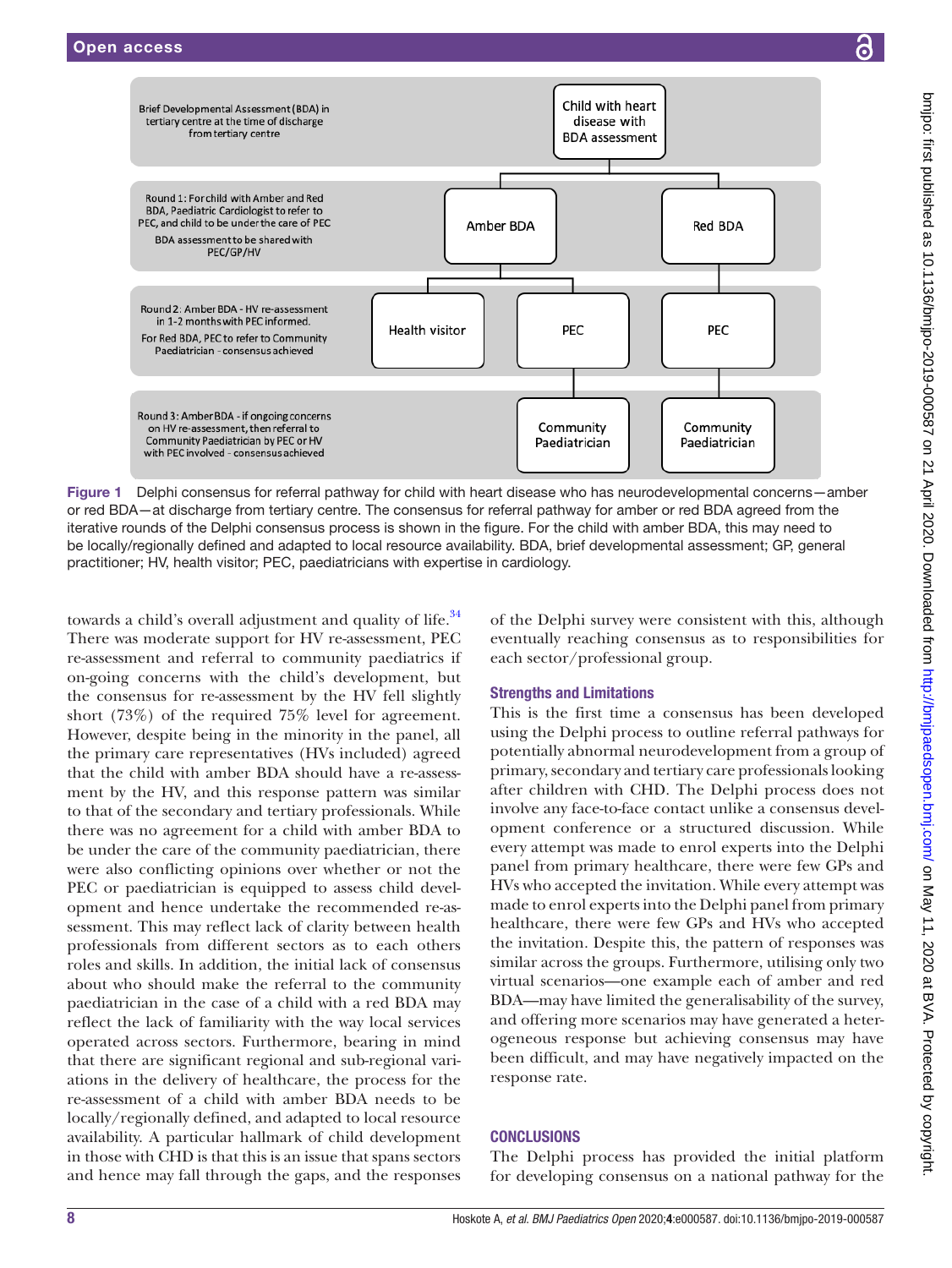management of children with CHD who have either equivocal or delayed neurodevelopment. The consensus supported the vital role of the PEC as a coordinating link between the primary cardiologist and the community services. The HV as a close link to community services in liaison with the PEC was felt to be the point of contact for re-assessment of the child with borderline or equivocal results. Having developed and validated the BDA as an early recognition tool, and having established consensus for the referral pathway within primary, secondary and tertiary care sectors for a child with suspected neurodevelopmental problems based on the BDA results, the next step will be a formal healthcare evaluation of the BDA. It is hoped that referral of children in accordance of the consensus reached in this study will ensure earlier identification of neurodevelopmental problems and timely interventions to address neurodevelopmental deficits.

#### Twitter Aparna Hoskote [@aparnahoskote](https://twitter.com/aparnahoskote)

Acknowledgements We would like to acknowledge Ms Jana Gurasashvili for the administrative help with the study, Dr Roz Ullman, Senior researcher, Riches & Ullman LLP as the independent expert in Delphi methodology for her help in the initial development of the survey and all the Delphi panellists for their participation in the iterative rounds and the support from the NIHR Great Ormond Street Hospital Biomedical Research Centre, Great Ormond Street Institute of Child Health, Great Ormond Street Hospital NHS Trust, University College London, London.

Contributors Conceptualisation and study design: AH, JW, KB and ML. Administration of the survey and drafting of survey questions for the iterative rounds of Delphi: AH, JW, KB and ML. Analyses of the study data: VB, AH, JW, KB and ML. Write-up: AH, JW, KB and ML Editing and final approval of the final manuscript: AH, JW, VB, KB and ML.

Funding The authors have not declared a specific grant for this research from any funding agency in the public, commercial or not-for-profit sectors.

Competing interests None declared.

Patient consent for publication Not required.

Provenance and peer review Not commissioned; externally peer reviewed.

Data availability statement All data relevant to the study are included in the article or uploaded as supplementary information.

Open access This is an open access article distributed in accordance with the Creative Commons Attribution Non Commercial (CC BY-NC 4.0) license, which permits others to distribute, remix, adapt, build upon this work non-commercially, and license their derivative works on different terms, provided the original work is properly cited, appropriate credit is given, any changes made indicated, and the use is non-commercial. See:<http://creativecommons.org/licenses/by-nc/4.0/>.

#### ORCID iD

Aparna Hoskote <http://orcid.org/0000-0003-4760-1199>

#### <span id="page-8-0"></span>**REFERENCES**

- 1 Mackie AS, Alton GY, Dinu IA, *et al*. Clinical outcome score predicts the need for neurodevelopmental intervention after infant heart surgery. *[J Thorac Cardiovasc Surg](http://dx.doi.org/10.1016/j.jtcvs.2012.04.029)* 2013;145:1248–54.
- 2 Hövels-Gürich HH, Konrad K, Skorzenski D, *et al*. Long-Term behavior and quality of life after corrective cardiac surgery in infancy for tetralogy of Fallot or ventricular septal defect. *[Pediatr Cardiol](http://dx.doi.org/10.1007/s00246-006-0123-z)* 2007;28:346–54.
- 3 Miatton M, De Wolf D, François K, *et al*. Neuropsychological performance in school-aged children with surgically corrected congenital heart disease. *[J Pediatr](http://dx.doi.org/10.1016/j.jpeds.2007.02.020)* 2007;151:78 e1.:73-–8.
- 4 Hövels-Gürich HH, Konrad K, Skorzenski D, *et al*. Long-Term neurodevelopmental outcome and exercise capacity after corrective surgery for tetralogy of Fallot or ventricular septal defect in infancy. *[Ann Thorac Surg](http://dx.doi.org/10.1016/j.athoracsur.2005.09.010)* 2006;81:958–66.
- 5 Walker K, Holland AJA, Winlaw D, *et al*. Neurodevelopmental outcomes and surgery in neonates. *[J Paediatr Child Health](http://dx.doi.org/10.1111/j.1440-1754.2006.00969.x)* 2006;42:749–51.
- 6 Wernovsky G, Shillingford AJ, Gaynor JW. Central nervous system outcomes in children with complex congenital heart disease. *[Curr](http://dx.doi.org/10.1097/01.hco.0000153451.68212.68)  [Opin Cardiol](http://dx.doi.org/10.1097/01.hco.0000153451.68212.68)* 2005;20:94–9.
- 7 Bellinger DC, Wypij D, duPlessis AJ, *et al*. Neurodevelopmental status at eight years in children with dextro-transposition of the great arteries: the Boston circulatory arrest trial. *[J Thorac Cardiovasc Surg](http://dx.doi.org/10.1016/S0022-5223(03)00711-6)* 2003;126:1385–96.
- 8 Andropoulos DB, Ahmad HB, Haq T, *et al*. The association between brain injury, perioperative anesthetic exposure, and 12-month neurodevelopmental outcomes after neonatal cardiac surgery: a retrospective cohort study. *[Paediatr Anaesth](http://dx.doi.org/10.1111/pan.12350)* 2014;24:266–74.
- 9 Beca J, Gunn JK, Coleman L, *et al*. New white matter brain injury after infant heart surgery is associated with diagnostic group and the use of circulatory arrest. *[Circulation](http://dx.doi.org/10.1161/CIRCULATIONAHA.112.001089)* 2013;127:971–9.
- 10 Andropoulos DB, Easley RB, Brady K, *et al*. Neurodevelopmental outcomes after regional cerebral perfusion with neuromonitoring for neonatal aortic arch reconstruction. *[Ann Thorac Surg](http://dx.doi.org/10.1016/j.athoracsur.2012.04.070)* 2013;95:discussion 54-5.:648-–55.
- 11 Undar A, Wang S, Guan Y, *et al*. Brain protection during pediatric cardiac surgery: a multidisciplinary team approach at Penn state hershey children's hospital and pediatric cardiovascular research center. *Artif Organs* 2012;36:A10.
- 12 Walker K, Holland AJA, Halliday R, *et al*. Which high-risk infants should we follow-up and how should we do it? *[J Paediatr Child](http://dx.doi.org/10.1111/j.1440-1754.2012.02540.x)  [Health](http://dx.doi.org/10.1111/j.1440-1754.2012.02540.x)* 2012;48:789–93.
- 13 Andropoulos DB, Easley RB, Brady K, *et al*. Changing expectations for neurological outcomes after the neonatal arterial switch operation. *[Ann Thorac Surg](http://dx.doi.org/10.1016/j.athoracsur.2012.04.050)* 2012;94:discussion 55-6.:1250-–6.
- 14 Gunn JK, Beca J, Hunt RW, *et al*. Perioperative amplitude-integrated EEG and neurodevelopment in infants with congenital heart disease. *[Intensive Care Med](http://dx.doi.org/10.1007/s00134-012-2608-y)* 2012;38:1539–47.
- 15 Wernovsky G. Neurodevelopmental outcomes: scope of the problem and current challenges. *Artif Organs* 2010;34:A1.
- 16 Gaynor JW, Gerdes M, Nord AS, *et al*. Is cardiac diagnosis a predictor of neurodevelopmental outcome after cardiac surgery in infancy? *[J Thorac Cardiovasc Surg](http://dx.doi.org/10.1016/j.jtcvs.2010.07.069)* 2010;140:1230–7.
- 17 Hövels-Gürich HH, Bauer SB, Schnitker R, *et al*. Long-Term outcome of speech and language in children after corrective surgery for cyanotic or acyanotic cardiac defects in infancy. *[Eur J Paediatr](http://dx.doi.org/10.1016/j.ejpn.2007.10.004)  [Neurol](http://dx.doi.org/10.1016/j.ejpn.2007.10.004)* 2008;12:378–86.
- <span id="page-8-1"></span>18 Marino BS, Lipkin PH, Newburger JW, *et al*. Neurodevelopmental outcomes in children with congenital heart disease: evaluation and management: a scientific statement from the American heart association. *[Circulation](http://dx.doi.org/10.1161/CIR.0b013e318265ee8a)* 2012;126:1143–72.
- <span id="page-8-2"></span>19 Brown KPC, Ridout D, Wray J, *et al*. Selection, definition and evaluation of important early morbidities associated with paediatric cardiac surgery: a mixed methods study.. *NIHR Journals Library*. In Press 2019.
- <span id="page-8-3"></span>20 Pagel C, Brown KL, McLeod I, *et al*. Selection by a panel of clinicians and family representatives of important early morbidities associated with paediatric cardiac surgery suitable for routine monitoring using the nominal group technique and a robust voting process. *[BMJ Open](http://dx.doi.org/10.1136/bmjopen-2016-014743)* 2017;7:e014743.
- <span id="page-8-4"></span>21 Hoskote VB AU, Kakat S, Ridout, M Lakhanpaul DA, *et al*. Neurodevelopmental status and follow-up in pre-school children with heart disease in London UK.. *Archives of Disease in Childhood in review*2019.
- <span id="page-8-5"></span>22 Wray J, Brown KL, Ridout D, *et al*. Development and preliminary testing of the brief developmental assessment: an early recognition tool for children with heart disease. *[Cardiol Young](http://dx.doi.org/10.1017/S1047951117002918)* 2018;28:582–91.
- <span id="page-8-6"></span>23 Brown KL, Ridout DA, Pagel C, *et al*. Validation of the brief developmental assessment in pre-school children with heart disease. *[Cardiol Young](http://dx.doi.org/10.1017/S1047951117002773)* 2018;28:571–81.
- <span id="page-8-7"></span>24 Management of children and young people with an acute decrease in conscious level – clinical guideline, 2019. Available: [https://www.](https://www.rcpch.ac.uk/resources/management-children-young-people-acute-decrease-conscious-level-clinical-guideline) [rcpch.ac.uk/resources/management-children-young-people-acute](https://www.rcpch.ac.uk/resources/management-children-young-people-acute-decrease-conscious-level-clinical-guideline)[decrease-conscious-level-clinical-guideline](https://www.rcpch.ac.uk/resources/management-children-young-people-acute-decrease-conscious-level-clinical-guideline)
- 25 Management of the child with decreased conscious level a nationally developed evidence based guideline for hospital practitioners., 2003. Available: [https://www.nottingham.ac.uk/](https://www.nottingham.ac.uk/paediatric-guideline/Tecdoc.pdf) [paediatric-guideline/Tecdoc.pdf](https://www.nottingham.ac.uk/paediatric-guideline/Tecdoc.pdf)
- 26 The brain pathways guideline: a guideline to assist healthcare professionals in the assessment of children who may have a brain tumour, 2017. Available: [https://assets.headsmart.org.uk/live/media/](https://assets.headsmart.org.uk/live/media/filer_public/8e/c3/8ec36f34-1c0d-4c3c-bc5f-706570b7af34/brain_pathways_guidelines_final.pdf) [filer\\_public/8e/c3/8ec36f34-1c0d-4c3c-bc5f-706570b7af34/brain\\_](https://assets.headsmart.org.uk/live/media/filer_public/8e/c3/8ec36f34-1c0d-4c3c-bc5f-706570b7af34/brain_pathways_guidelines_final.pdf) [pathways\\_guidelines\\_final.pdf](https://assets.headsmart.org.uk/live/media/filer_public/8e/c3/8ec36f34-1c0d-4c3c-bc5f-706570b7af34/brain_pathways_guidelines_final.pdf) [Accessed 09 January 2020].
- <span id="page-8-8"></span>27 Murphy MK, Black NA, Lamping DL, *et al*. Consensus development methods, and their use in clinical Guideline development. *[Health](http://dx.doi.org/10.3310/hta2030)  [Technol Assess](http://dx.doi.org/10.3310/hta2030)* 1998;2:1-88.:i-–iv,.
- <span id="page-8-9"></span>28 Robson VK, Stopp C, Wypij D, *et al*. Longitudinal associations between neurodevelopment and psychosocial health status in